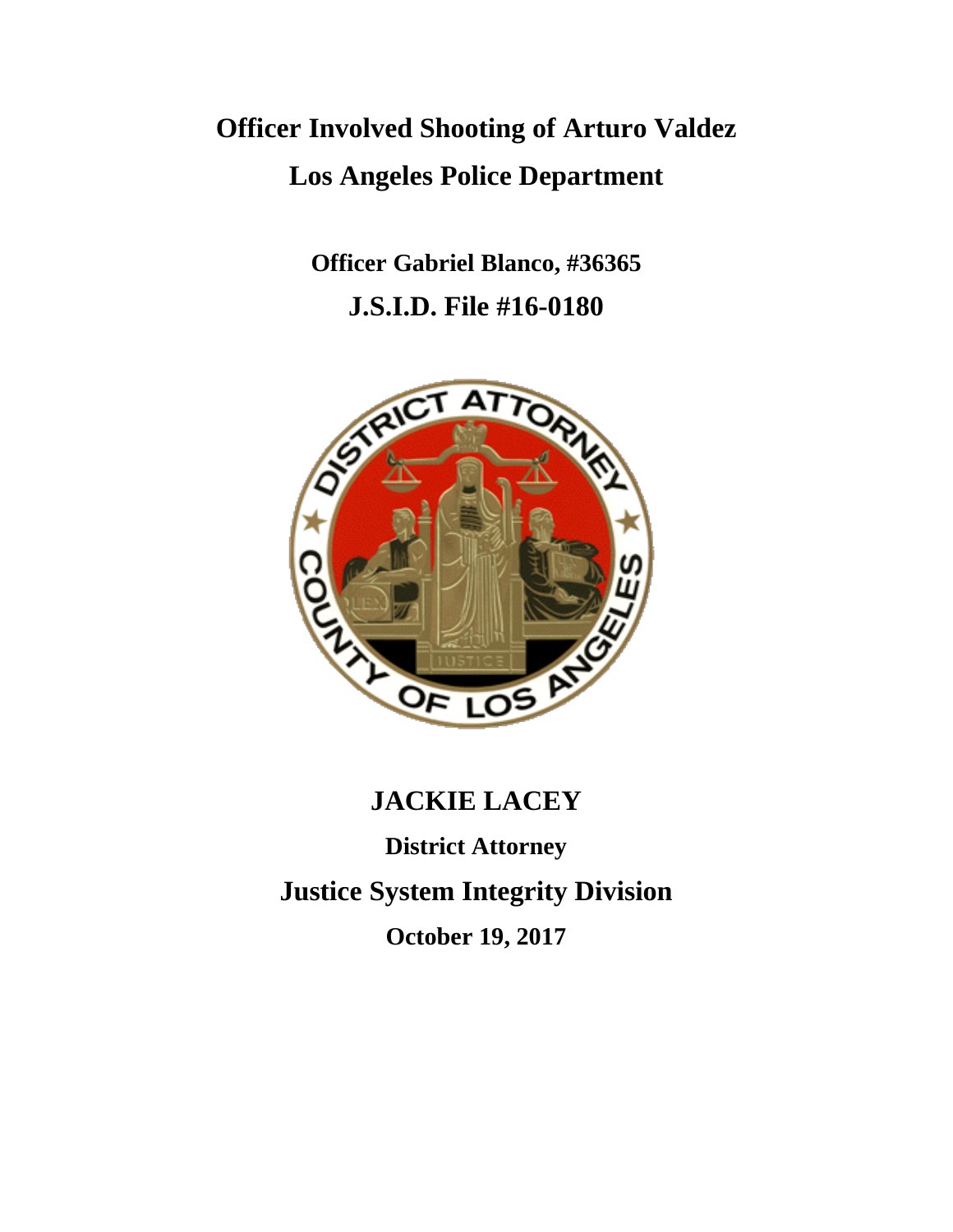#### **MEMORANDUM**

TO: COMMANDER ROBERT A. LOPEZ Los Angeles Police Department Force Investigation Division 100 W. First Street, Suite 431 Los Angeles, California 90012 FROM: **JUSTICE SYSTEM INTEGRITY DIVISION** Los Angeles County District Attorney's Office SUBJECT: Officer Involved Shooting of Arturo Valdez J.S.I.D. File #16-0180 F.I.D. File #F022-16 DATE: October 19, 2017

The Justice System Integrity Division of the Los Angeles County District Attorney's Office has completed its review of the April 10, 2016, fatal shooting of Arturo Valdez by Los Angeles Police Department (LAPD) Officer Gabriel Blanco. We have concluded that Officer Blanco acted lawfully in defense of others.

The District Attorney's Command Center was notified of the shooting at 10:26 p.m. on April 10, 2016. The District Attorney Response Team responded to the location. They were given a briefing regarding the circumstances surrounding the shooting and a walk-through of the scene.

The following analysis is based on investigative reports, firearms analysis reports, photographic evidence and witness statements submitted to this office by LAPD Force Investigation Division (FID) Detective Anthony Rheault. The compelled statements of officers, including Officer Blanco, were considered in this analysis.

#### **FACTUAL ANALYSIS**

l

On April 10, 2016, at approximately 8:05 p.m., Jose D , a security guard at the Apartments in Boyle Heights, received a call on the security office phone from an unidentified female caller. The caller reported a person on the roof of one of the buildings was attempting to break into apartments. D instructed his partner, Anthonysha M , to call 9-1-1.

D and M arrived to the rear of the building at . Upon arrival, D received a second call from the same caller, advising him that the suspect was on the roof looking down at him. D and M observed a man, later identified as Arturo Valdez, on the roof. Valdez jumped from the second story roof to the first story roof of Apartment , where eighty-twoyear-old Min P lived with his wife.<sup>1</sup> Valdez broke a window and entered the apartment. D

<sup>&</sup>lt;sup>1</sup> P was home alone at the time of the incident.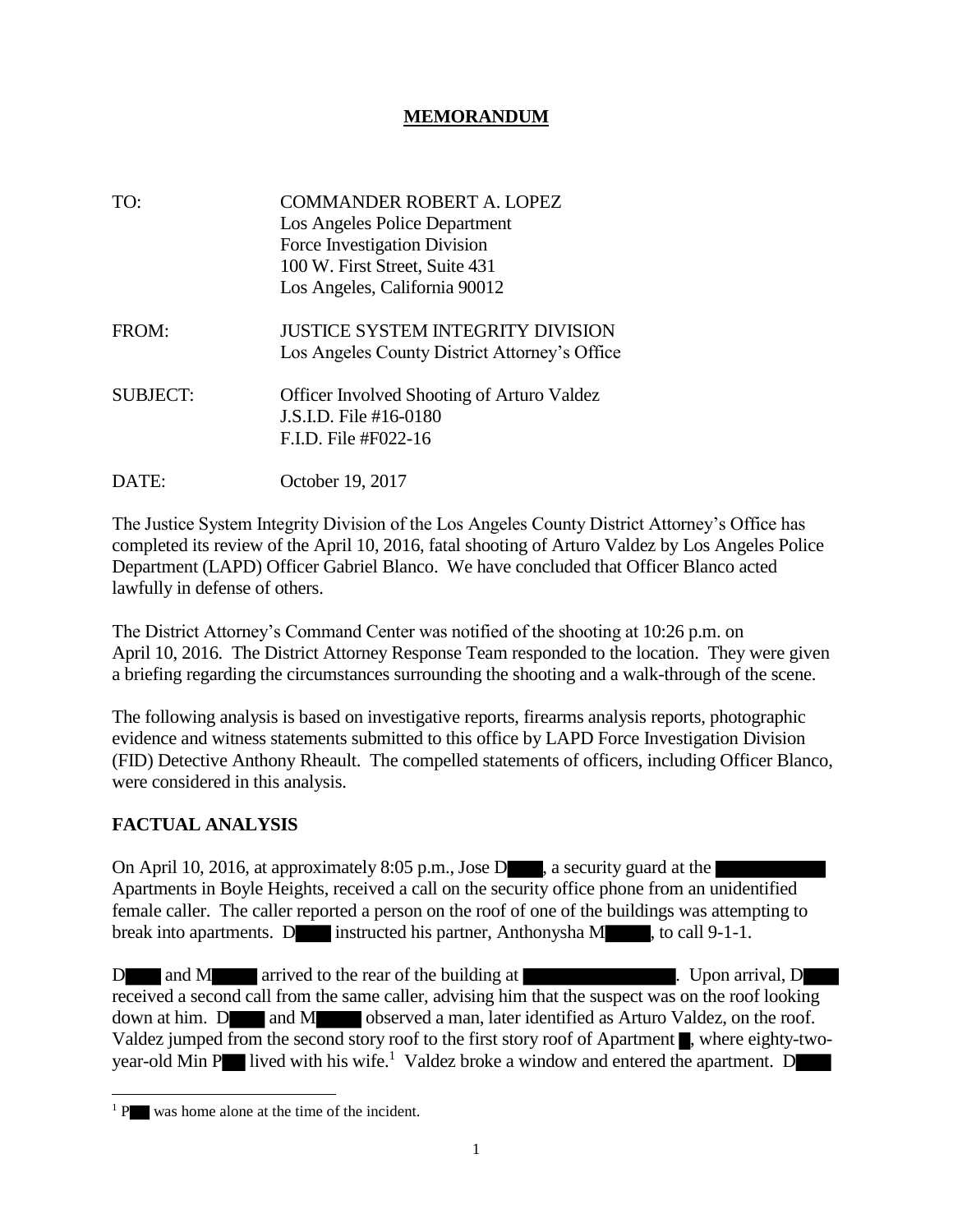used his flashlight to illuminate the east window of P<sup>3</sup> s apartment and saw the broken window. D heard the sounds of objects being broken inside the apartment, and then heard a male voice screaming. D saw Valdez drag P to the bedroom window. Valdez was holding  $P$  by the neck with a knife placed at his throat. In an effort to stop the attack, D yelled out to Valdez that the police were on the scene and Valdez was surrounded.<sup>2</sup>

Immediately prior to the attack,  $P$  was sitting in a chair in the living room of his apartment with the television on and the volume set on high.<sup>3</sup> P suddenly felt someone behind him, holding him by the neck. Valdez had his left hand around P 's throat, while holding a knife with a six-inch blade in his right hand against  $P$  's face and neck.<sup>4</sup>

Valdez repeatedly yelled, "Give me money! Give me money!" while dragging P from the living room to the bathroom, looking for money. Valdez continued to hold P by the neck with his left hand, while holding the knife in his right hand. Valdez then dragged  $P$  through the kitchen and into one of two bedrooms. Portuned to tell Valdez that he did not have any money. Throughout the incident, P yelled for help and, at one point, pounded on the walls in an effort to get the neighbors to help him. While dragging  $P$  throughout the apartment, Valdez pulled drawers out of the dressers and broke objects.

P believed that Valdez would kill him once he found money. In an effort to stall and give his neighbors time to get help, or for the police to arrive,  $P$  told Valdez that there may be money in a pair of pants he had in the living room. Valdez told him, "Find money or you're dead."<sup>5</sup>

P repeatedly told Valdez that he had no money. In an effort to stop the attack, P told Valdez to come back the following day and he would give him money. Valdez responded, "No!" and continued to drag P around the apartment looking for money. At one point, Valdez dragged P into one of the bedrooms, locked the bedroom door, placed the knife on top of a dresser, and picked up P by placing one arm under the back of his knees and the other arm behind P  $\triangleright$  's neck. <sup>6</sup> Valdez folded P $\blacksquare$  in half, causing P $\blacksquare$ 's knees to touch his face. Valdez then slammed P $\blacksquare$  to the floor two or three times. When  $P$  screamed for help, Valdez stuffed something in his mouth to muffle the sound. During the attack, Valdez picked up an electrical cord and attempted to strangle P and bind his hands. This was unsuccessful because the cord was too short.

P 's neighbor, Victor B , resided in the unit next door. B was outside his apartment, on the second-floor, porch area that was shared with  $P$  's apartment. B heard what he believed to be P scuffling with somebody. Through the front window of  $P$  's apartment,  $B$  saw Valdez dragging P around inside the apartment. B banged on the window, yelling, "Hey, Grandpa, are you okay?"<sup>7</sup> B heard P say, "No! No! Help! Help! I need help!"

B yelled to Valdez, "Hey, open the door. What are you doing? Who are you? I never seen you." Valdez responded, "Who are you?" B said, "I'm a neighbor. Open the fucking door! I

 $\overline{\phantom{a}}$ 

<sup>&</sup>lt;sup>2</sup> The police had not yet arrived. D remained outside of the apartment building.

<sup>&</sup>lt;sup>3</sup> The apartment is located on the second floor of a multi-unit complex located at in the City of Los Angeles.

<sup>&</sup>lt;sup>4</sup> Valdez had taken the butcher-style knife from P 's kitchen.

<sup>&</sup>lt;sup>5</sup> The conversation was in English, although P<sup>ort</sup>s primary language is Korean.

 $6$  P is five feet, three inches tall and weighs 130 pounds.

<sup>&</sup>lt;sup>7</sup> B referred to P as "Grandpa" but the two are not related.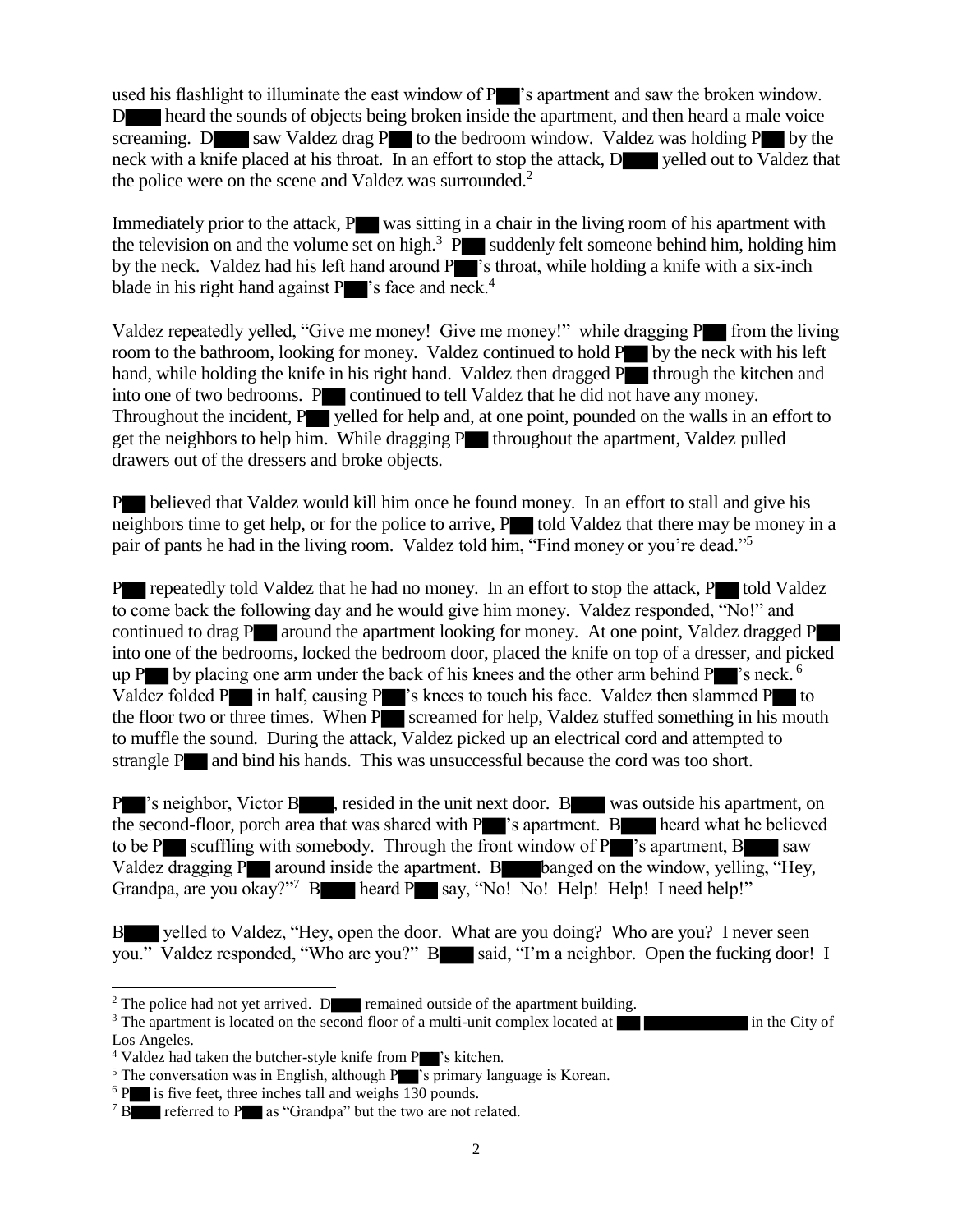want to get inside!" B then yelled to his family members to bring him a baseball bat and a Taser. B 's wife brought him a baseball bat. His cousin, Israel A , joined B and his wife outside of P $\blacksquare$ 's apartment.<sup>8</sup> Through the window, B $\blacksquare$  observed Valdez holding a shiny object in his hand.

B used the bat to hit P 's front door a couple of times in an attempt to scare Valdez. When there was no reaction,  $B$  broke the window next to  $P$  's front door, reached inside, unlocked and opened the front door. B told Valdez, "Hey, let  $\overline{go}$  of the old man. What are you doing? Who are you? Just let go of the old man and we'll deal with you outside."  $B$  saw Valdez bring the knife to P 's throat, drag him to a bedroom and lock the door. B heard sounds from the bedroom as if Valdez was blocking the door with objects. B and A attempted to open the bedroom door. They had difficulty opening it, and decided to wait outside the apartment to prevent Valdez from leaving.

At approximately 8:18 p.m., LAPD officers were dispatched to the location.<sup>9</sup> Hollenbeck Officers Gabriel Cervantes and Gabriel Blanco advised they would handle the incidents.<sup>10</sup> Both officers were equipped with Body Worn Video (BWV) cameras and the police vehicle was equipped with a digital In-Car Video System (DICVS).

Upon arrival, Cervantes and Blanco exited their vehicle and were directed by a resident to Apartment  $\blacksquare$ <sup>11</sup>. The officers observed the front door of P  $\blacksquare$ 's apartment to be open and the front window shattered.<sup>12</sup> Through the open front door, officers observed that the apartment was in disarray and was flooded with water.<sup>13</sup>

Officers Eriverto Montano and Carlos Lizarraga arrived, and Los Angeles Fire Department (LAFD) rescue personnel arrived at the location, but staged at a distance because the scene was not yet secured.

The officers developed a tactical plan wherein Montano was going to act as the point officer because he was equipped with a shotgun. Cervantes, Blanco and Lizarraga would clear the areas to the left and right, and Montano would be responsible for the areas in front of them as they moved forward.<sup>14</sup>

At approximately 8:38 p.m., the four officers entered the apartment. Montano was at the front with Blanco on his left side and Lizarraga and Cervantes on his right side. Blanco's BWV captured him telling the officers to advance slowly. The officers systematically cleared the living room, bathroom and the east bedroom. Blanco's BWV captured P 's screams from

 $\overline{a}$ 

<sup>&</sup>lt;sup>8</sup> B 's wife called 9-1-1, but declined to be interviewed and stated she did not see or hear anything. A declined to be interviewed.

<sup>9</sup> Between 8:18 p.m. and 8:30 p.m., there were several updated broadcasts describing the incident as "burglary,"

<sup>&</sup>quot;vandalism," and "burglary in progress. . . suspect held the victim hostage by placing a knife to the victim's throat." <sup>10</sup> Cervantes and Blanco were in uniform, with Cervantes driving the black and white police vehicle. Both officers were equipped with department approved firearms. Blanco was equipped with a .45 caliber Glock Model 21 semiautomatic pistol equipped with a Surefire X200 weapon mounted light

<sup>&</sup>lt;sup>11</sup> The resident advised officers that there were multiple suspects with weapons because he mistook  $B$  and for suspects.

<sup>&</sup>lt;sup>12</sup> This window was broken by B when he attempted to help P

<sup>&</sup>lt;sup>13</sup> Valdez had broken the toilet tank in the bathroom and water flooded the apartment.

<sup>&</sup>lt;sup>14</sup> Blanco assumed the role as Team Leader.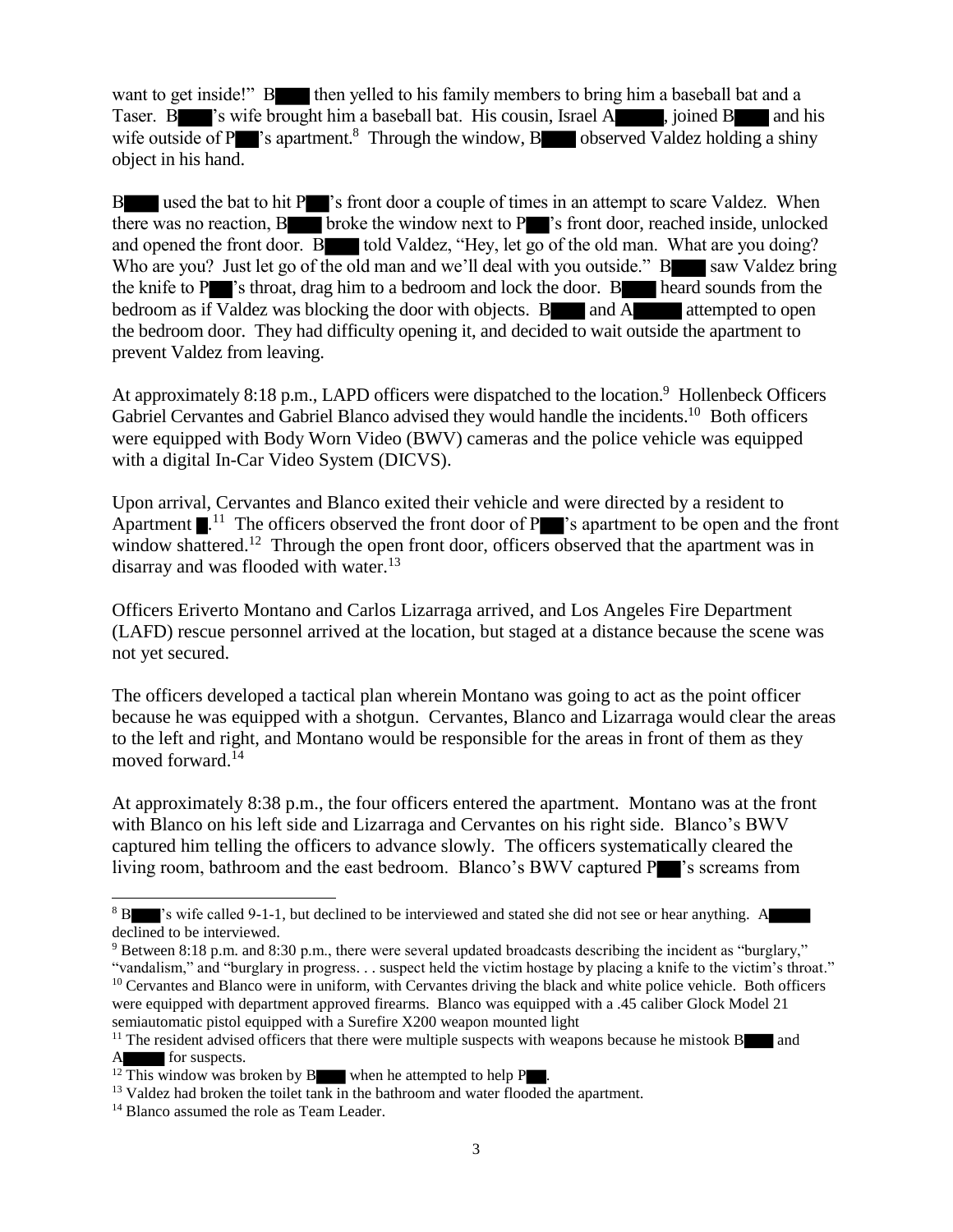behind the closed door of the west bedroom. Blanco kicked the bedroom door three times, causing it to break at the hinge.<sup>15</sup> The officers had a partial view of Valdez, armed with a knife, holding  $P$  by the neck.<sup>16</sup> Valdez appeared to be sweating profusely and had a blank stare. Officers commanded Valdez to drop the knife multiple times. One officer spoke in Spanish to Valdez, saying "Como te llamas?"<sup>17</sup> The BWV captured Valdez responding, "No Papa" to the repeated order to drop the knife.<sup>18</sup>

Blanco removed the bedroom door and placed it against a wall near the bathroom.<sup>19</sup> He then repositioned himself in the hallway, outside of the west bedroom's doorway. Lizarraga and Montano were crouched next to Cervantes, who remained standing as he continued to order Valdez to drop the knife. Valdez did not comply.

Suddenly, Valdez dropped the knife on the floor, and then immediately picked it up and again held it to P<sup>ol</sup>s neck. During this time, Blanco, Cervantes and Lizarraga entered the room. Montano remained in the hallway. Lizarraga and Cervantes were to the southeast of Valdez, and Blanco was to the north of Valdez.<sup>20</sup> Valdez stood against the bedroom wall and held  $P$  in front of him with his right arm around P  $\blacksquare$  's neck and the knife in his right hand, pointing at  $P$  's neck.<sup>21</sup> Again, the officers yelled for Valdez to drop the knife, but he refused to comply. When Valdez moved his head off to one side, Blanco fired one round, striking Valdez in the head.<sup>22</sup> Valdez collapsed to the ground and dropped the knife.

The officers helped the victim exit the room. Lizarraga and Montano handcuffed Valdez, who was lying on the floor. Blanco broadcast "Code 4" and requested an ambulance for Valdez.

At approximately 8:49 p.m., paramedics entered the apartment and examined Valdez. They observed him in a prone position on the bedroom floor, unresponsive to any stimuli. They noted a single gunshot wound to the left parietal region of his head. At 8:52 p.m., Valdez was pronounced dead.

P $\blacksquare$  sustained numerus superficial stab wounds over his entire body.<sup>23</sup> He declined to be treated by LAFD at the scene. On April 11, 2016, P sought his own medical attention at Good Samaritan Hospital. He was diagnosed with a compression fracture to his spine and was admitted to the hospital. He underwent surgery on April 14, 2016.

On April 12, 2016, an autopsy was performed by Vladimir Levicky, M.D., Deputy Medical Examiner for the County of Los Angeles. The cause of death was one fatal gunshot wound

 $\overline{\phantom{a}}$ 

<sup>&</sup>lt;sup>15</sup> It had been barricaded with furniture from inside the bedroom.

<sup>&</sup>lt;sup>16</sup> Valdez and P were approximately seven feet away from the officers.

<sup>&</sup>lt;sup>17</sup> Spanish for "What is your name?"

<sup>&</sup>lt;sup>18</sup> Blanco heard Valdez saying, "Get out. Get out."

<sup>&</sup>lt;sup>19</sup> All rooms were very close together. 20

Blanco and Cervantes were in a "V" configuration with Valdez (and P ).

 $^{21}$  Blanco observed blood on P

<sup>&</sup>lt;sup>22</sup> Blanco was approximately  $\overline{6 \frac{1}{2}}$  feet from Valdez when he fired his weapon.

 $23$  His injuries included stab wounds to his head, upper back, neck, right shoulder and hand.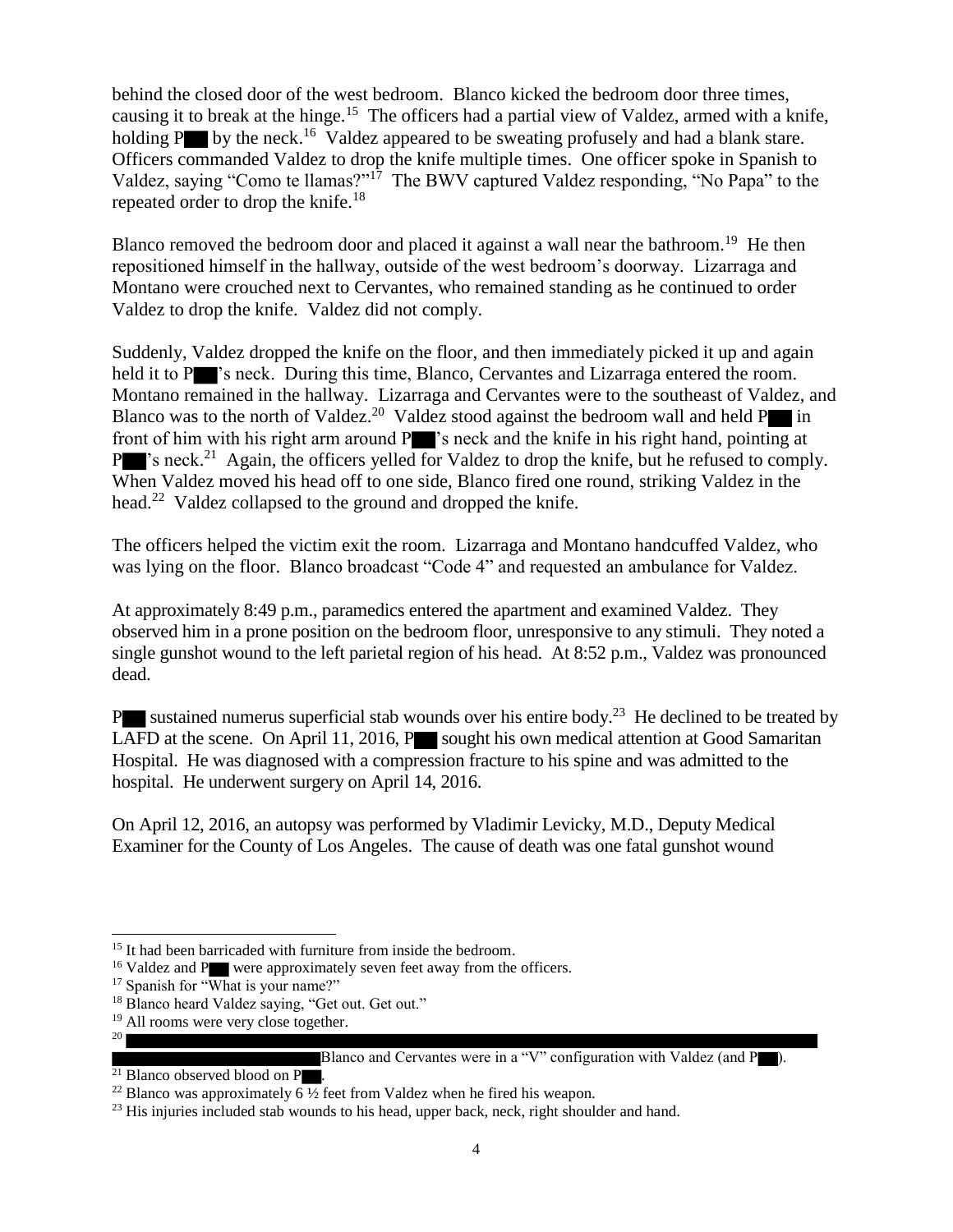penetrating the head.<sup>24</sup> Toxicology analysis revealed the presence of methamphetamine and marijuana in a blood sample taken from Valdez' heart.



*BWV showing Valdez holding the knife at P 's neck immediately prior to the shooting.*



*Photograph of butcher-style knife with approximately six-inch blade*

l

 $24$  The bullet entered the left temple in front of the ear. Subsequent forensic analysis revealed this bullet recovered during the autopsy was consistent with ammunition used in Blanco's firearm. A discharged cartridge case found at the scene was also consistent with being fired from Blanco's firearm.